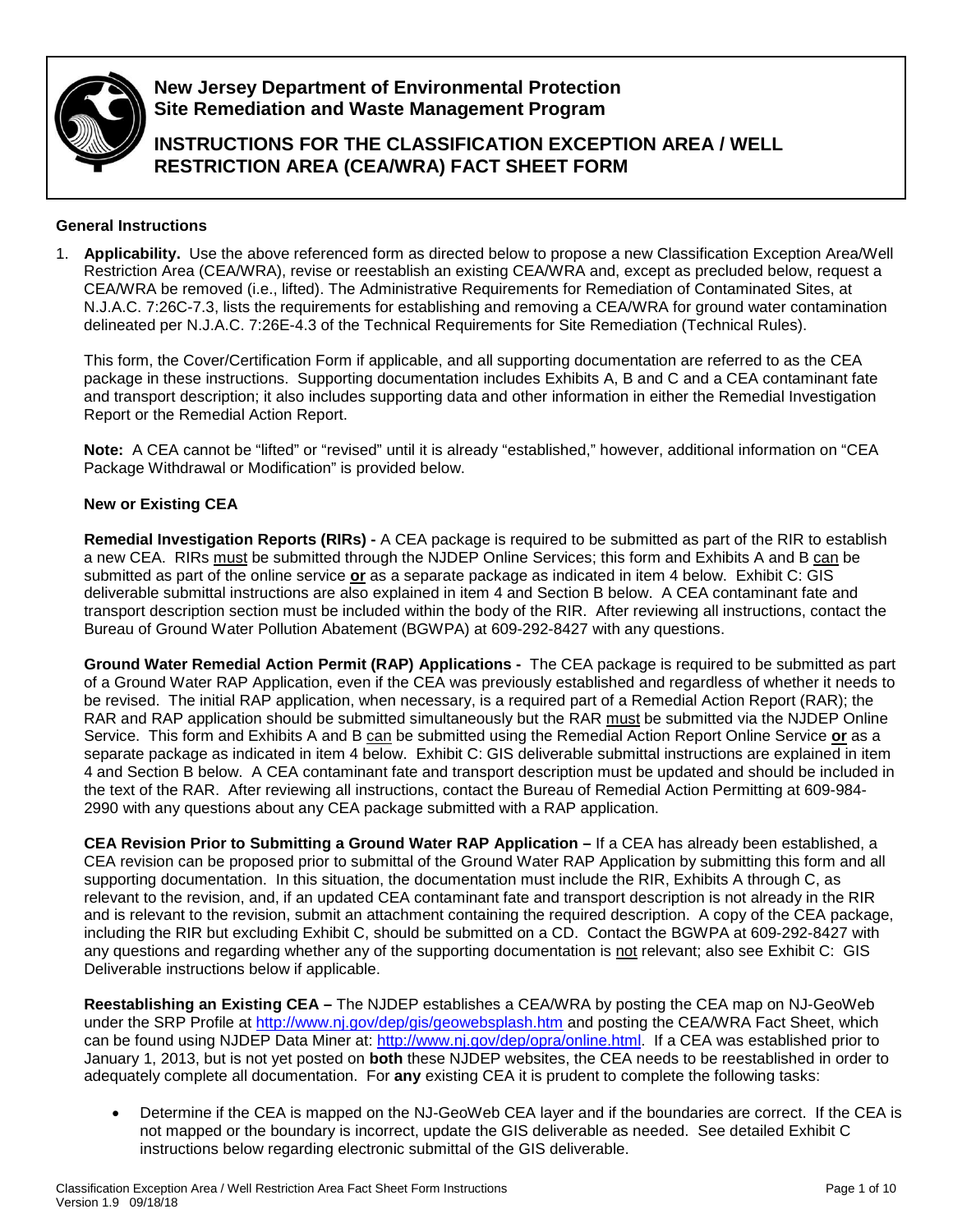• If the CEA/WRA Fact Sheet cannot be found using NJDEP Data Miner, confirm that the correct Program Interest ID was entered in the NJDEP Data Miner search and/or search by site name to determine if multiple PI IDs have been assigned at the site. If there is definitely no CEA/WRA Fact Sheet posted, or the CEA data is missing or incorrect in the fact sheet available through Data Miner, submit an updated CEA/WRA Fact Sheet Form (aka CEA form) and Exhibits A and B so the Department can reestablish the CEA and update the data. Attaching a copy of the existing CEA/WRA Fact Sheet most recently issued by the NJDEP for the established CEA, and/or NJDEP correspondence documenting when the CEA was established, or last revised, can expedite updates to the Department's CEA data.

Contact the applicable NJDEP Bureau listed above, based on whether a RAP has been issued or not, for additional information regarding any existing CEA that should be reestablished and/or revised as discussed above.

# **CEA Package Withdrawal or Modification (Prior to Submitting a Ground Water RAP Application)**

As indicated above, a CEA package submitted with only a RIR will be reviewed by the BGWPA. Prior to when a CEA is established by BGWPA, a request to withdraw such a CEA package should be submitted directly to the BGWPA. The withdrawal request should be submitted without a new form but will only be considered if an adequate amount of ground water data now indicate that all site related ground water contaminants are at or below all applicable ground water remediation standards throughout the entire contaminant plume, which includes any off-site areas. Use NJDEP Data Miner to determine: whether a CEA package is under review by BGWPA; who it is assigned to in the bureau; or whether a CEA has already been established. To request a CEA package be withdrawn, or to submit a modification to one, contact BGWPA by email or phone. Adequate supporting documentation for a withdrawal or modification should be submitted to BGWPA via email; withdrawal documentation should be consistent with that described below for a CEA removal.

# **CEA Removal (i.e., Lifting)**

**For sites with a Ground Water RAP** – If you are requesting removal of a CEA for one of these sites, **do not** submit this form. Submit a Ground Water RAP Application requesting termination of the permit pursuant to N.J.A.C. 7:26C-7.13 after complying with N.J.A.C. 7:26C-7.9(f).

**For conditional NFA sites without a Ground Water RAP** – For sites where the NJDEP issued a conditional No Further Action (NFA) letter *and* the NJDEP has not yet issued a Ground Water RAP, if you are requesting a CEA be lifted, submit this form and applicable supporting documentation along with the Remedial Action Protectiveness/Biennial Certification Form – Ground Water.

• Pursuant to N.J.A.C. 7:26C-7.6(a), the deadline for submitting an application to obtain a Ground Water RAP was May 7, 2014 for conditional NFA sites, thus, if the CEA could not have been lifted by that date, the Ground Water RAP Application with the Remedial Action Protectiveness/Biennial Certification Form – Ground Water should have been submitted.

**For all other sites without a Ground Water RAP** - For these sites, this form along with supporting documentation can be submitted by itself to request a CEA be lifted at any time prior to when the RAP is issued.

Supporting documentation for CEA removal must include data showing that concentrations of all site related ground water contaminants are at or below all applicable remediation standards throughout the entire CEA. This data must have been collected consistent with the conditions specified at N.J.A.C. 7:26C-7.9(f) and N.J.A.C. 7:26E-5. If a CEA lift is requested before a RAP is issued, the site will still be evaluated in light of these requirements and Monitored Natural Attenuation (MNA) guidance and/or guidance relevant to active remedial actions and performance monitoring.

Courtesy copies of the rules cited above are available at [http://www.nj.gov/dep/srp/regs/.](http://www.nj.gov/dep/srp/regs/) If the CEA is associated with a MNA remedy, please review the MNA Technical Guidance at [http://www.nj.gov/dep/srp/guidance/index.html.](http://www.nj.gov/dep/srp/guidance/index.html)

- 2. **Form Updates.** The NJDEP may update this form periodically. Please ensure you are using the latest version of this form. Download the latest versions from the NJDEP Website at [http://www.nj.gov/dep/srp/srra/forms.](http://www.nj.gov/dep/srp/srra/forms)
- 3. **Signature.** Except as noted below, this form must be submitted with a completed Cover/Certification Form signed by the person responsible for conducting the remediation and the Licensed Site Remediation Professional (LSRP).

**Note:** If this form is being uploaded through a Remedial Phase Online Service, the Cover/Certification form is not required. The certification for this form is covered by the "Authorization to Submit Remedial Investigation Report Through NJDEP Online Form".

4. **Submittal Requirements:** NJDEP Online is available at [http://www.nj.gov/dep/online.](http://www.nj.gov/dep/online) Exhibit C is to be submitted **only** to the GIS email address; see detailed instructions in Section B.5. below. If not submitted using a Remedial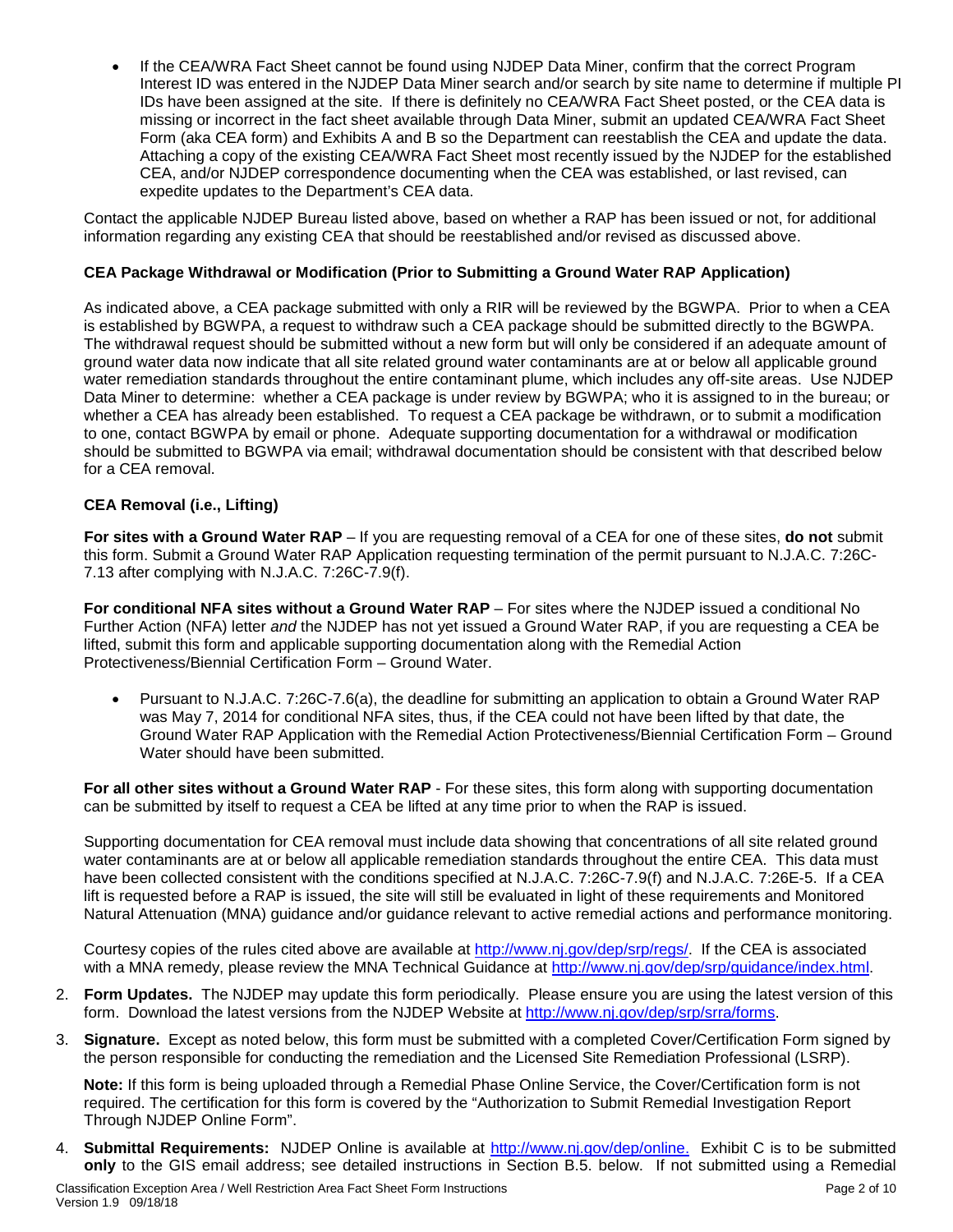Phase Report Online Service, the completed form should be placed on top of Exhibits A and B and sent, with the Cover/Certification Form, and any other supporting documentation not in the RIR or RAR, to the below address in paper form and on a CD in Adobe Portable Document Format (PDF):

> Bureau of Case Assignment & Initial Notice Site Remediation Program NJ Department of Environmental Protection 401-05H PO Box 420 Trenton, NJ 08625-0420

It is **not** required to submit paper copies of this form in duplicate. If not using the online service for the CEA documents, submit the entire CEA package within 14 days of the online submission of the remedial phase documents.

**Note:** Draft CEA packages are not accepted by the Bureau of Case Assignment & Initial Notice (BCAIN).

# **Section A. Site Information**

- **Site Name:** Provide the name of the site (i.e., ABC Corporation);
- **Program Interest (PI) Numbers:** The PI Number is assigned by the NJDEP and can be obtained via the web at <http://www.nj.gov/dep/srp/> (DEP DATA MINER REPORTS).
- **Case Tracking Numbers for this submission:** Provide all NJDEP generated site identification numbers for this submission (Hotline incident numbers, UST Notice of Intent to Close numbers, ISRA numbers, etc.). Attach additional sheets if necessary. If this form is being submitted with an application for a Ground Water Remedial Action Permit Modification, Transfer or Termination, include your permit number.

Current NJDEP policy is usually to establish one CEA for each distinct plume and discharge area regardless of whether the plume migrates off site and/or whether an active remedy is used for part of the plume and MNA for the remainder of the plume.

- 1. Indicate if the form is for a new CEA, a revised CEA, to reestablish an existing CEA, for an existing CEA with no changes, a CEA for historic fill, a CEA for historically applied pesticides, or a proposal for lifting/removal of a CEA. For sites **not** under traditional NJDEP oversight, if a CEA package was submitted prior to May 7, 2012, but the CEA has not yet been established, a new CEA proposal is required. In that situation check the "New CEA" box even though the CEA documentation was previously submitted. A separate form should always be submitted for a historic fill or historically applied pesticides CEA even if a CEA is also needed for site contaminants of concern. See item 1 of **General Instructions** regarding reestablishing or lifting a CEA and also for how to address CEA package withdrawal/modification before the CEA is established. If you are submitting this form for an existing CEA (i.e., already established), provide the CEA Subject Item ID. The CEA Subject Item ID is assigned when the NJDEP establishes the CEA. If there are multiple CEAs at a site, each one will have a unique Subject Item ID. This ID can be found on the CEA Fact Sheet issued by the NJDEP, which is available at the Data Miner web page [https://www13.state.nj.us/DataMiner.](https://www13.state.nj.us/DataMiner)
- 2. Indicate the type of approved ground water remedial action (RA) or if a final RA was not yet selected. Consistent with N.J.A.C. 7:26E-5.1(e) [\(http://www.nj.gov/dep/rules/rules/njac7\\_26e.pdf\)](http://www.nj.gov/dep/rules/rules/njac7_26e.pdf), do not check "Natural" if free or residual product is present. Per N.J.A.C. 7:26E-2.1(a)14, free product or residual product is considered to be present in any environmental media using direct observation, enhanced field observation methods, field instrumentation measurements, or laboratory analytical data. As indicated in the Technical Rules, for contaminants that are in their pure phase and are at standard state conditions (20 degrees Celsius to 25 degrees Celsius and one atmosphere pressure), and that have densities greater than water, free or residual product shall be considered to be present if the contaminant is detected in ground water at concentrations equal to or greater than one percent of the water solubility of the contaminant, if ground water contains only that organic contaminant; or if a mixture of such contaminants is present, then the effective water solubility of the contaminant shall be estimated for this determination. The definition and how to estimate effective solubility is at N.J.A.C. 7:26E-1.8, which states:

"Effective water solubility" means the theoretical aqueous solubility of an organic constituent in ground water that is in chemical equilibrium with a separate phase mixed product (product containing several organic chemicals). The effective water solubility of a particular organic chemical can be estimated by multiplying its mole fraction in the product mixture by its pure phase solubility.

Detailed discussion of effective solubility may be found in the NJDEP Site Remediation Program Ground Water Technical Guidance. Additionally, the water solubility for many compounds may be found on the Department's Chemical Properties Table on the Remediation Standards webpage at [http://www.nj.gov/dep/srp/guidance/rs/chemproperties.pdf.](http://www.nj.gov/dep/srp/guidance/rs/chemproperties.pdf) US EPA also has an on-line tool at <https://www3.epa.gov/ceampubl/learn2model/part-two/onsite/es-temperature.html> which calculates effective solubility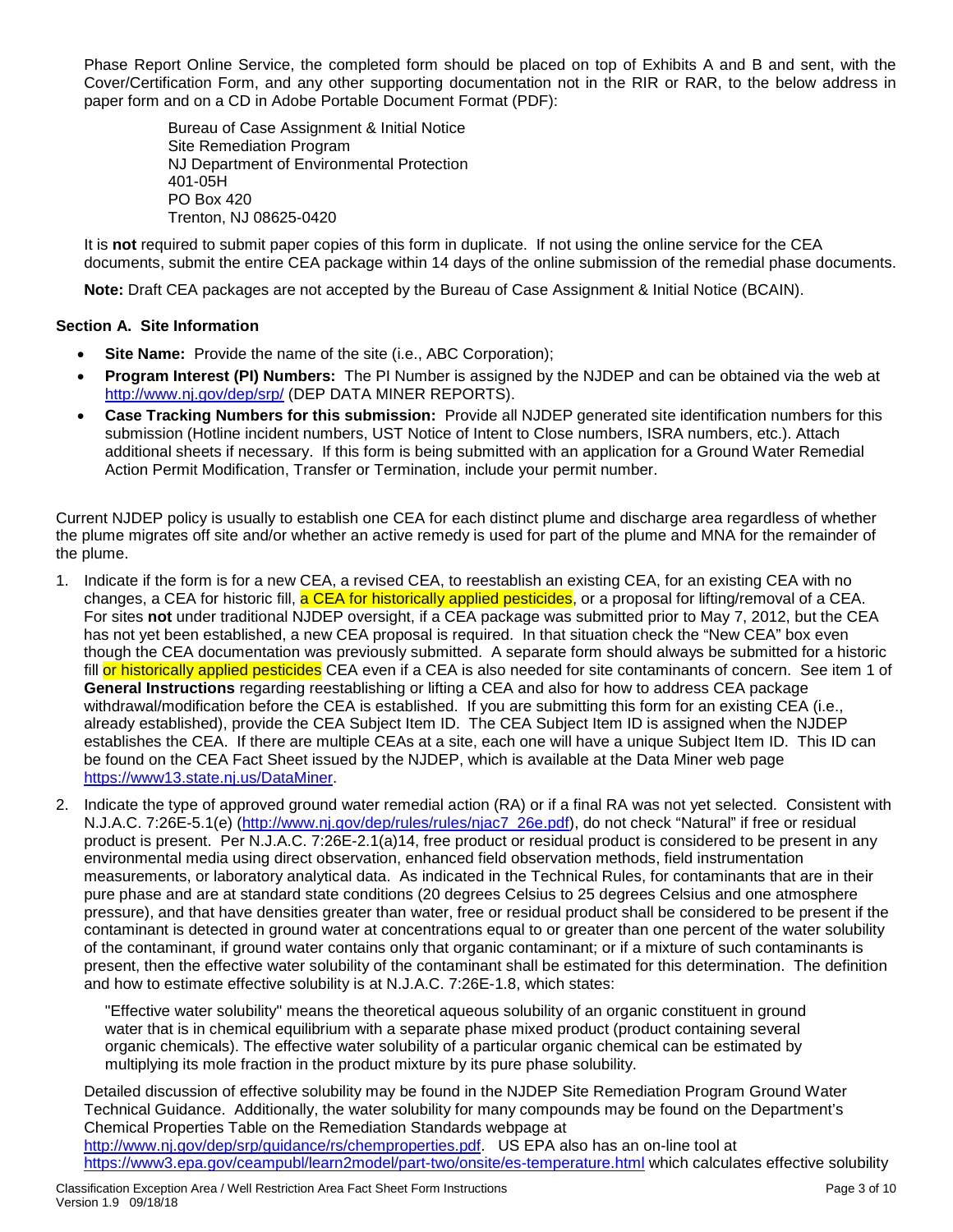for fuels. Use of pure phase water solubility is appropriate when determining the effective water solubility is not practicable. The Department considers product to be present based on an EPH of 8,000 mg/kg for Category 1 fuels and 17,000 mg/kg for category 2 mixtures in soil, sediment or sludge matrices. This information on EPH for Category 1 and Category 2 mixtures is available at [http://www.nj.gov/dep/srp/guidance/srra/eph\\_protocol.pdf.](http://www.nj.gov/dep/srp/guidance/srra/eph_protocol.pdf)

3. Check "Yes" if the CEA is being submitted with any of the following RAP Forms: a RAP Application for Soil; a RAP Application for Ground Water, and a RAP Transfer/Change of Ownership Application.

**Note:** A Ground Water RAP is not required for historic fill or historically applied pesticides CEAs, but a deed notice and Soil RAP is needed for historic fill on the site if historic fill related contaminants are detected above applicable soil standards.

## **Section B. CEA Component and Vapor Intrusion Information**

CEA guidance at [http://www.nj.gov/dep/srp/guidance/cea/cea\\_guide.htm](http://www.nj.gov/dep/srp/guidance/cea/cea_guide.htm) provides some information on how to describe CEA components (i.e., contaminants, boundaries and longevity) and limited guidance regarding fate and transport modeling, however, this guidance has not been updated since 1998. Consequently, it does not take into account that the initial CEA proposal is now to be submitted with the RIR; this change in submittal timing could impact appropriate modeling assumptions, input parameters, and the calculation of projected CEA duration and extent. Except for historic fill and historically applied pesticides CEAs, a CEA contaminant fate and transport description must be submitted even if a CEAs duration is indeterminate.

Submit the fate and transport description required by N.J.A.C. 7:26C-7.3(b)2 as a section within the RIR pursuant to N.J.A.C. 7:26E-4.3(a)6 and 7 and 4.9(a). Submit an equivalent, updated fate and transport description, within the RAR and RAP application, pursuant to N.J.A.C. 7:26E-5.7(a) and N.J.A.C. 7:26C-7.5(c) or (d). Indicate on the form which document includes the most recent description and the date of the document. Additional information and requirements related to the various CEA components and the contaminant fate and transport description is provided below pending updates to the CEA guidance. Consistent with the vapor intrusion (VI) related requirements of N.J.A.C. 7:26C-7.3(b)2, supply the indicated information in both items 2 and 3 of Section B of the form and include in the fate and transport description the explanation discussed in item 3 below regarding the VI related check boxes.

1. **Ground Water Classification:** Indicate the classification of ground water within the CEA based on the Ground Water Quality Standards (GWQS) at N.J.A.C. 7:9C-1.5; the current GWQS rules are available at [http://www.state.nj.us/dep/wms/bears/gwqs.htm.](http://www.state.nj.us/dep/wms/bears/gwqs.htm) The classifications currently available for use are: Class I-PL (Pinelands Protection Area); Class I-PL (Pinelands Preservation Area); Class I-A; Class II-A; Class III-A; and Class III-B. Note that there are currently no Class II-B areas established and per N.J.A.C. 7:9C-1.5(e) and 1.10, Class II-B areas must be established through rulemaking.

Demonstrating to the Department the existence of Class III areas is not subject to the rule making process of N.J.A.C. 7:9C-1.10, "Procedures for reclassification of ground water." The descriptive criteria, at N.J.A.C. 7:9C-1.5(f), for Class III-A and III-B classification areas must be used to demonstrate whether impacted ground water at a site is within a Class III area. Contact the BGWPA (number listed above) for more information on Class III area determinations.

2. **Contaminant Data:** The form's data table is required by N.J.A.C. 7:26C-7.3(b)1. In the first column of the table list all ground water contaminants that exceed their applicable standard in, or based on, the applicable section of the GWQS rules. If a historic fill CEA is being proposed per N.J.A.C. 7:26E-4.7(b)1 or 2ii [i.e., ground water contamination is assumed to exist per N.J.A.C. 7:26E-3.12(b)1], use the phrase "historic fill related contaminants" on the table. No entry is required in the remaining columns if contamination is assumed for historic fill.

Fill in the second column of the table with maximum contaminant concentrations and as indicated in the instructions immediately preceding the table and the foot notes below it. Preferentially report in this column the most recent 24 months of ground water data but older data should also be included here if it could still be representative of maximum values under current site conditions. Note that the contaminant concentration values listed in this table may or may not be appropriate for use in contaminant fate and transport estimates of CEA duration, depending on the situation.

To complete the GWQS column for Class II ground water classification areas use the numeric values available under the heading Ground Water Quality Criteria (GWQC), PQLs (practical quantitation levels) and Constituent Standards for Class II Ground Water at [http://www.state.nj.us/dep/wms/bears/gwqs.htm.](http://www.state.nj.us/dep/wms/bears/gwqs.htm)

To complete the GWQS column for Class I-PL areas refer to N.J.A.C. 7:9C-1.7(b) of the GWQS. Pursuant to N.J.A.C. 7:9C-1.9(c), the PQL values listed in the Class II table at the above link should be used for constituents that are not naturally occurring. As indicated by the definitions of "Natural quality" and "Background water quality" at N.J.A.C. 7:9C-1.4 of the GWQS, a data set that is large enough for applicable statistical analyses should be used to determine natural or background water quality in Pinelands Class I-PL ground water classification areas.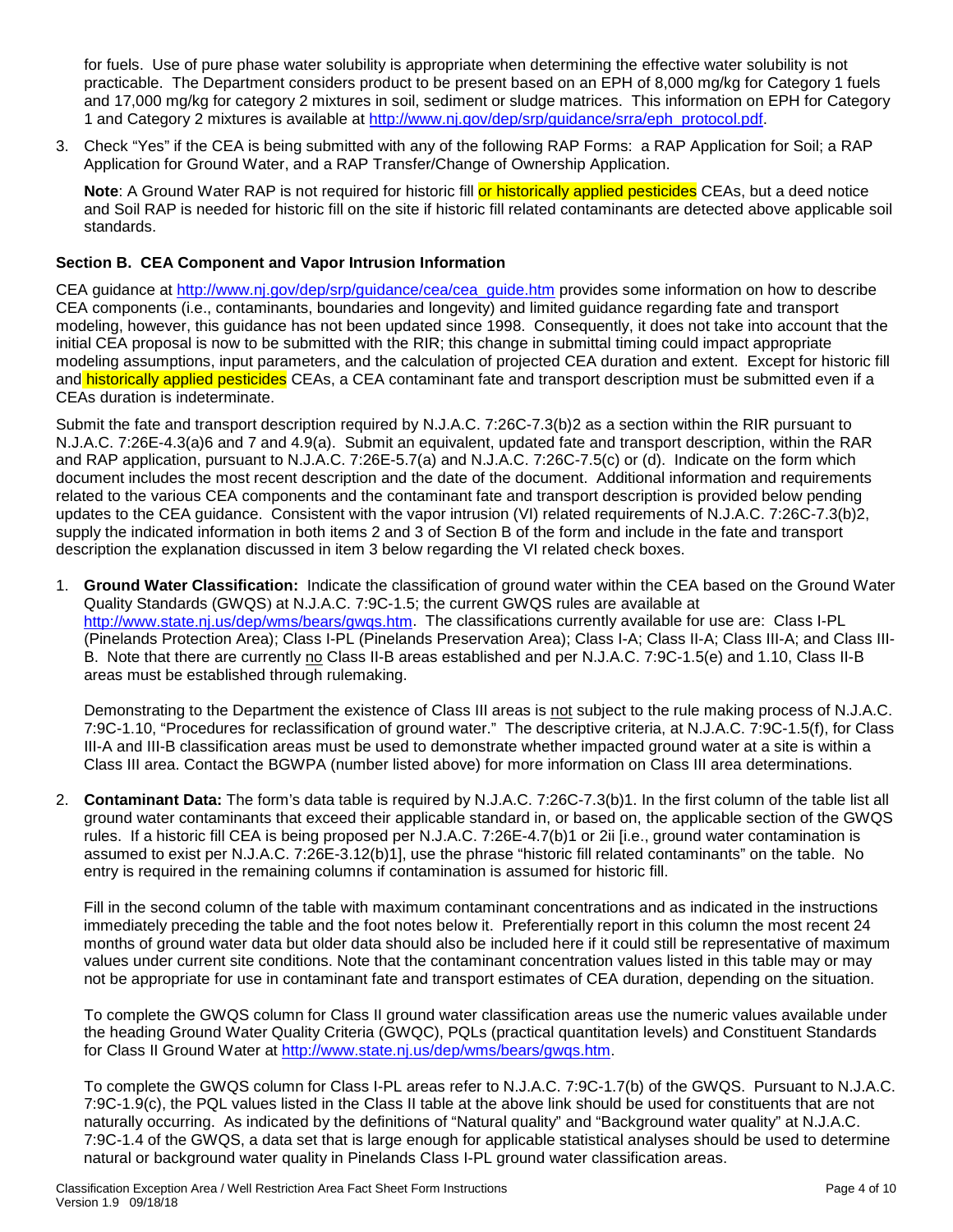To complete the GWQS column for Class III-A or III-B ground water classification areas, GWQC must be determined based on N.J.A.C. 7:9C-1.7(e) or (f), respectively and as applicable. If Class III GWQC can be based solely on the narrative standard quoted below from N.J.A.C. 7:9C-1.7(e)**3** or N.J.A.C. 7:9C-1.7(f)**3**, it is appropriate to use the generic NJDEP vapor intrusion (VI) ground water screening levels (GWSL) or alternative (i.e., site specific) screening levels as the Class III GWQC, and thus to define CEA boundaries or determine if a CEA is needed:

"3. Release of pollutants to the ground surface, structures or air in concentrations that pose a threat to human health;… ."

Current vapor intrusion (VI) screening levels are available at [http://www.nj.gov/dep/srp/guidance/vaporintrusion/.](http://www.nj.gov/dep/srp/guidance/vaporintrusion/)

Class III GWQC may need to be based on either N.J.A.C. 7:9C-1.7(e)**2** or N.J.A.C. 7:9C-1.7(f)**2** of the GWQS, as applicable, in Class III areas where ground water contamination discharging into a surface water body results in a violation of the Surface Water Quality Standards (SWQS). Pursuant to N.J.A.C. 7:9B- 1.14(d) of the SWQS (see pg. 28 at [http://www.nj.gov/dep/rules/rules/njac7\\_9b.pdf](http://www.nj.gov/dep/rules/rules/njac7_9b.pdf) ) all surface water classifications have a General Surface Water Quality Criteria (SWQC) for "petroleum hydrocarbons and other oils and grease" of "None noticeable in the water or deposited along the shore or on the aquatic substrata in quantities detrimental to the natural biota." Based on this SWQC, N.J.A.C. 7:9C-1.2 of the GWQS, and the above cited Class III GWQS requirements, the Department would set the Class III GWQC for this parameters at none noticeable where free or residual product is in, or could migrate into, a surface water body. In this situation "none noticeable" should be entered into both the GWQS and SWQS columns of the data table.

Where the SWQS column is applicable (see Note 3 in the form table), values for SWQS for many contaminants are available at the link in the above paragraph.

For the VI GWSL column, the Vapor Intrusion Pathway website at<http://www.nj.gov/dep/srp/guidance/vaporintrusion/> can be used to access links to "Vapor Intrusion Screening Levels," which lists the generic levels, and "Update to VI Screening Levels" for guidance on site-specific options that can be used to develop alternative (i.e., site-specific) screening levels (see page 8 of the document at that link).

If this table is not large enough to include all contaminants, check the box below the foot notes and use the Addendum to the form to list the additional contaminants and associated data. To minimize possible errors, please fill in all rows in the Section B table before using the Addendum for the CEA form.

3. **CEA Boundaries and VI Pathway Status:** Consistent with N.J.A.C. 7:26C-7.3(b)2, (b)3 and (c), provide the following information. Enter year of tax map. Indicate whether the CEA includes any volatile contaminants and whether it currently includes any light non-aqueous phase liquid (LNAPL). If revising a CEA, check the appropriate box if the CEA boundary or the blocks and/or lots have changed since the CEA was established.

Fill in the table within the form. If this table is not large enough to include all properties included within the CEA, check the box below the table and use the Addendum to the form to list additional blocks and lots. Only one block should be listed per row of the table. Multiple lots in a block can be listed on one row of the table if all the lots in that row have the same status with regard to the columns with check boxes.

Use the check boxes in the third column from the left within the table to indicate which blocks/lots are located off-site.

If the CEA includes volatile contaminants, use the fourth column to document whether the VI pathway was "evaluated" for each listed block and lot (i.e., parcel). Use the last column to document whether an "indeterminate" VI pathway status exists on any parcel overlying the CEA.

For any CEA that includes volatile contaminants, the CEA contaminant fate and transport description must address the vapor intrusion pathway which includes explanations regarding any parcel where the VI pathway was not evaluated and/or any parcel where the VI pathway status is indeterminate.

**Note**: Regarding the fourth column, the VI Technical (VIT) Guidance indicates that evaluating VI impacts can include a determination that there is no VI risk due to the presence of a clean water lens or because shallow ground water is contaminated but at concentrations below the VI GWSL. Regarding the last column, see section 3.5.2 of the VIT Guidance, January 2018, Version 4.1, for a discussion of "Indeterminate VI Pathway status." Generic VI GWSL are at [http://www.nj.gov/dep/srp/guidance/vaporintrusion/.](http://www.nj.gov/dep/srp/guidance/vaporintrusion/) The VI pathway is discussed in more detail below under "**Additional Fate and Transport Description Information**."

## Direction of ground water flow: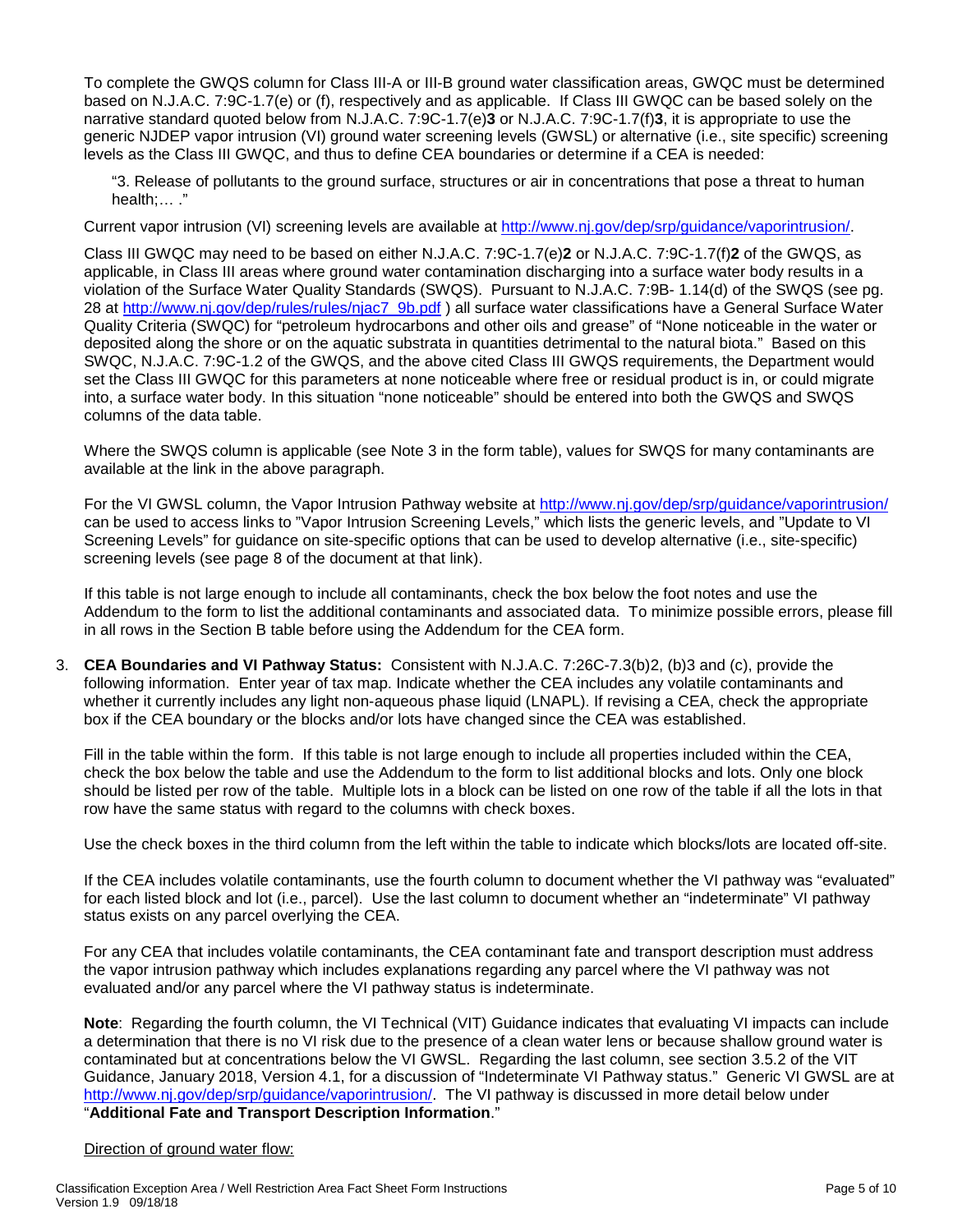Consistent with N.J.A.C. 7:26E-4.3(a)1, insert the predominant direction of groundwater flow. If the flow direction is variable (i.e., no predominant direction) or radial, insert the more appropriate of those terms on the CEA form. If the CEA includes multiple distinct water bearing zones with different flow directions, enter "multiple zones/variable" on the form, and, consistent with N.J.A.C. 7:26E-1.6(b)8iii and 4.3(a)1, indicate which figures in the RIR or RAR depict flow direction in the different zones/aquifers. If there are multiple zones/aquifers but the predominant flow direction is the same in **all** zones, enter "multiple zones/…" followed by the predominant flow direction.

## Vertical depth and horizontal extent of CEA:

Provide the vertical depth of the CEA in feet below ground surface **and** mean sea level. If the CEA is within multiple geologic formations/units provide the thickness, in feet, of the vertical interval of the CEA within each formation; place these values in parenthesis after the names of each affected geologic formation/unit listed on the form.

Provide the horizontal extent of the CEA in acres **or** square feet and indicate the units used.

## Name(s) of the affected geologic formation(s)/unit(s):

Include only the name(s) of the formation(s)/unit(s) known to be and projected to be affected or for historic fill, assumed to be affected. If applicable and as indicated above, if the CEA is in more than one formation/unit include the thickness in feet of the CEA within each one.

The interactive mapping application NJ-GeoWeb at [http://www.nj.gov/dep/gis/newmapping.htm,](http://www.nj.gov/dep/gis/newmapping.htm) can be used to obtain names and distribution information for geologic formations or units (GIS Layers: Surficial Geology and Bedrock Geology). More detailed digital "Geodata" and published maps are available through the NJ Geologic Survey web site [http://www.nj.gov/dep/njgs/.](http://www.nj.gov/dep/njgs/) **Note**: Aquifer names and distribution differ from those of geologic formations but aquifer information can also be obtained from these sources.

## Narrative description of proposed CEA boundaries:

Identify roads, streams, and other natural and manmade borders that can be used to describe the CEA boundaries. Indicate whether the plume is expected to remain on site or migrate off site, whether the site property boundaries are being used to define the CEA extent, and/or whether regional historic fill is known or assumed to be responsible for the contamination per N.J.A.C. 7:26E-3.12(b). If the CEA extends off site, please indicate the distance it extends off site from the site property boundary. Indicate whether the CEA is horizontally and vertically delineated based only on actual data or whether fate and transport projections were used, and/or if the footprint of the property is being used to define the boundaries per N.J.A.C. 7:26E-4.7(b)1 or 2ii. Do not repeat information entered elsewhere on the form.

4. **Projected Term of CEA:** Required by N.J.A.C. 7:26C-7.3(b)4. Based on the modeling/calculations documented in the fate and transport description in the RIR or RAR, provide the projected duration of the CEA in years and the expected expiration date. The duration can be "indeterminate" for: metals, historic fill, or historically applied pesticides CEA; when the CEA is proposed prior to source remediation; or for active remedial actions. For these situations check the "Indeterminate" box instead of providing a proposed duration and expected expiration date. Indeterminate **may** also be appropriate when the CEA is proposed prior to collection of a ground water data set sufficient for predicting a duration; consult the Bureau of Ground Water Pollution Abatement prior to checking Indeterminate in that situation.

**Additional Fate and Transport Description Information:** Pursuant to N.J.A.C. 7:26C-7.3(b)2 the fate and transport description is required to summarize/describe all data, assumptions, information, software and interpretations used to evaluate plume fate and transport and must also include information to document: that degradation products were addressed appropriately; how horizontal and vertical extent predictions were performed; how the CEA duration was projected; that the vapor intrusion (VI) pathway was included in the fate and transport description, if applicable; and that a site specific evaluation was conducted on how changes in property use or conditions above the CEA could affect the fate and transport of ground water contamination or vapors emanating from the plume.

If the ground water use documentation reported in Section C of this form indicates pumping wells exist near the CEA, the fate and transport description should address possible impacts of any likely changes in the use (i.e., status) of these wells, whether/how such changes could affect the CEA contaminants or cause the wells to be impacted by the contaminants, and the likelihood that new pumping wells will be installed in close proximity to the CEA. **Note**: Prior to a Ground Water RAP being issued, N.J.A.C. 7:26E-1.14(a)3 requires an updated well search every two years which may trigger an updated receptor evaluation if any new wells are identified. After a Ground Water RAP is issued the biennial remedial action protectiveness evaluation, at N.J.A.C. 7:26C-7.9, requires evaluation of changes in ground water use and whether such changes affect the protectiveness of the remedial action which could trigger "remodelling the fate and transport of the ground water contaminant plume… "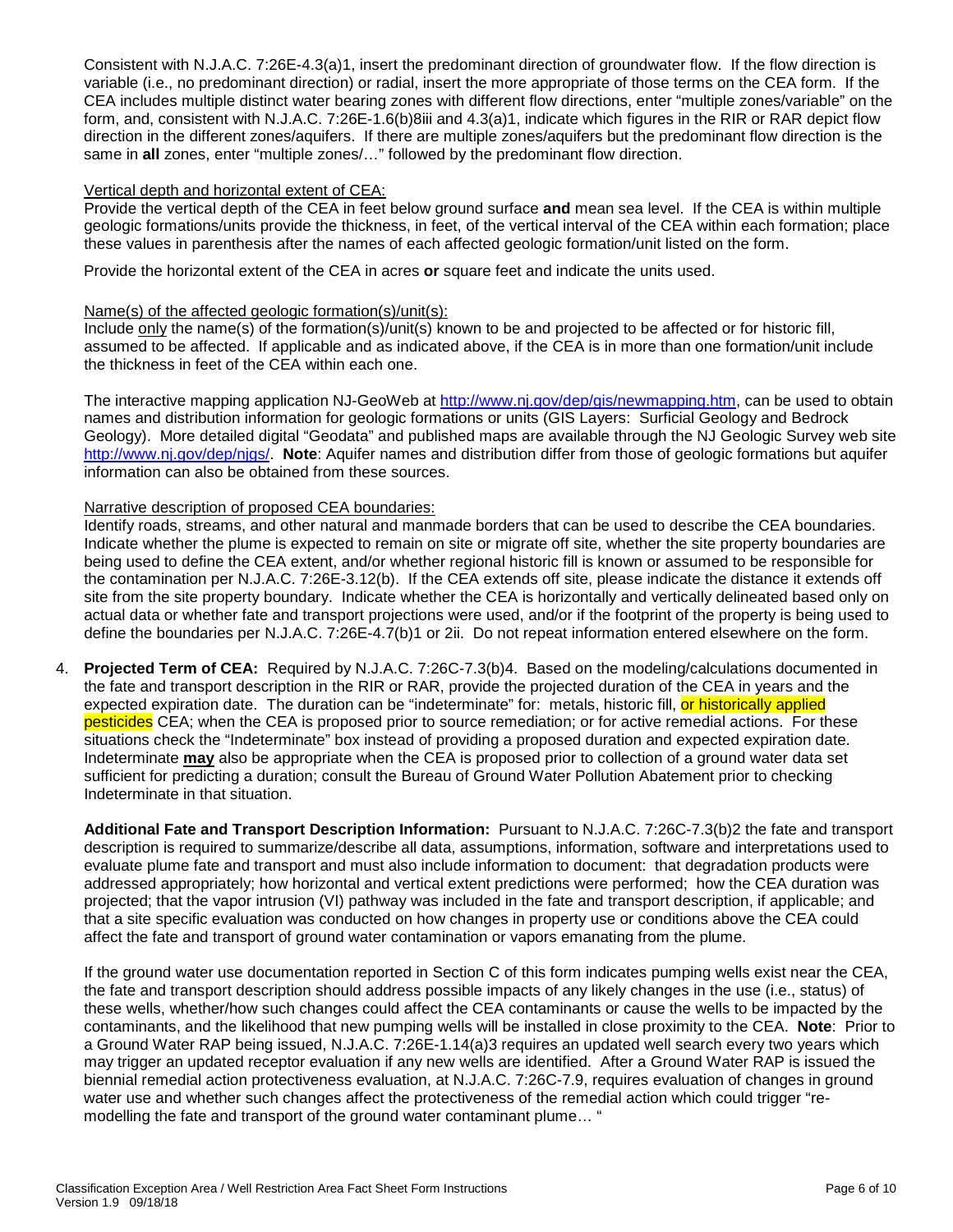Until NJDEP CEA guidance is updated the Department is providing the following links to, and relevant information from, NJDEP guidance and other information sources relative to the fate and transport description, model input values, and modelling methods applicable to estimating CEA boundaries and/or duration.

VI risk related information relevant to the fate and transport of volatile organic compounds (VOCs) is available in the SRP 2011 Technical Guidance for Preparation and Submission of a Conceptual Site Model (CSM guidance) and the SRWMP 2018 Vapor Intrusion Technical (VIT) Guidance (both available at [http://www.nj.gov/dep/srp/guidance/\)](http://www.nj.gov/dep/srp/guidance/). In the 2011 CSM guidance see: section 5.2.5.5 (page 18); the References (page 24) Carr 2011 and Rivett 1995; the statement in the Exposure Assessment section of Appendix B (page 33) which indicates the importance of evaluating "human activity and anticipated land use" at a site; and Example B2 of Appendix B (page 36) which focuses on risk posed by VOCs that degrade slowly in the subsurface, or "recalcitrant VOCs." Section 6.4.1 of the 2018 VIT Guidance discusses examples of changes in property use and conditions that could affect the fate and transport of vapors emanating from the plume; this section includes the following examples: conversions to residential use; building renovation or major alterations to HVAC system construction or operation; new construction (i.e., on undeveloped property); changes in ground surface cover or storm water management; and filling and/or excavation operations. As indicated above the fate and transport description should refer to the information provided by the check boxes in Section B, item 3 of this form and explain whether the VI pathway was evaluated or not at any property overlying a CEA that includes volatile contaminants and why an "Indeterminate VI Pathway status" exists on any of these properties (see section 3.5.2 of the 2018 VIT Guidance).

A comprehensive summary of chemical properties and half-lives is available at [http://www.gsi](http://www.gsi-net.com/en/publications/gsi-chemical-database.html)[net.com/en/publications/gsi-chemical-database.html](http://www.gsi-net.com/en/publications/gsi-chemical-database.html) or in the Handbook of Environmental Degradation Rates (Howard, et.al). Soil organic carbon-water partition coefficient ( $K_{oc}$ ) values are available in the Department's Chemical Properties Table on the Remediation Standards webpage at [http://www.nj.gov/dep/srp/guidance/rs/chemproperties.pdf.](http://www.nj.gov/dep/srp/guidance/rs/chemproperties.pdf)

Appendix C of the 2014 SESOIL/AT123D Soil Remediation Standards guidance document (page 33, at [http://www.nj.gov/dep/srp/guidance/rs/at123d\\_guidance.pdf\)](http://www.nj.gov/dep/srp/guidance/rs/at123d_guidance.pdf) explains why the USEPA Lloyd Kahn Method (described at [http://www.state.nj.us/dep/srp/guidance/rs/lloydkahn.pdf\)](http://www.state.nj.us/dep/srp/guidance/rs/lloydkahn.pdf) is preferred by the Department for determination of total organic carbon (foc) in sediment. Note that the default  $f_{oc}$  value referenced in NJDEP Soil Remediation Standards guidance for determining **soil** standards (i.e., 0.002) is for the unsaturated zone **not** the saturated zone; it is the **saturated** zone that is modelled to project CEA extent and/or duration.

Appendix D of the 2012 NJDEP MNA Technical Guidance, part "4. Organic Carbon Content" states that typical f<sub>oc</sub> literature values range between  $0.0002 - 0.02$  and that if  $f_{\text{oc}}$  is "unknown, a default value of 0.001 (0.10 percent) is often used (e.g., ASTM, 1995)." Note that 0.001 is of the same order of magnitude as the value used for **unsaturated** soils, discussed in the paragraph above. Also note that this statement includes no indication of Department preference for use of this value; it states only that the value is "often used." The reference cited for this statement is the ASTM 1995, *Standard Guide for Risk-Based Corrective Action Applied at Petroleum Release Sites*. The 1998 NJDEP CEA guidance (Appendix A, pg. 14 at [http://www.nj.gov/dep/srp/guidance/cea/cea\\_guide.htm\)](http://www.nj.gov/dep/srp/guidance/cea/cea_guide.htm) provides the Department's order of preference regarding information/data sources for CEA delineation/modeling which is "as follows: site-specific data; data from nearby sites; regional studies (the New Jersey Geological Survey is a good source of regional **ground water** information); and literature values" (emphasis added). This same "order of preference for sources of information" is repeated in the Literature Review section, 3.1.3.3, of the 2012 Ground Water Technical Guidance (page 17 at [http://www.nj.gov/dep/srp/guidance/srra/gw\\_inv\\_si\\_ri\\_ra.pdf\)](http://www.nj.gov/dep/srp/guidance/srra/gw_inv_si_ri_ra.pdf).

The section on **Longevity** and APPENDIX A in the NJDEP CEA guidance document both include information relevant to evaluating and describing plume fate and transport. Please consider all the indicated and/or appropriate modeling assumptions for the **ANALYTICAL SOLUTION OPTION** discussed in APPENDIX A of the CEA guidance document (pages 15-23). The "**Initial Concentration:**" section in the CEA guidance (pages 16-17) discusses information to consider before choosing the ground water concentration data most appropriate for modeling site conditions.

The USEPA Ground Water Issue paper, ["Calculation and Use of First-Order Rate Constants for Monitored Natural](https://nepis.epa.gov/Exe/ZyNET.exe/10004674.TXT?ZyActionD=ZyDocument&Client=EPA&Index=2000+Thru+2005&Docs=&Query=&Time=&EndTime=&SearchMethod=1&TocRestrict=n&Toc=&TocEntry=&QField=&QFieldYear=&QFieldMonth=&QFieldDay=&IntQFieldOp=0&ExtQFieldOp=0&XmlQuery=&File=D%3A%5Czyfiles%5CIndex%20Data%5C00thru05%5CTxt%5C00000005%5C10004674.txt&User=ANONYMOUS&Password=anonymous&SortMethod=h%7C-&MaximumDocuments=1&FuzzyDegree=0&ImageQuality=r75g8/r75g8/x150y150g16/i425&Display=p%7Cf&DefSeekPage=x&SearchBack=ZyActionL&Back=ZyActionS&BackDesc=Results%20page&MaximumPages=1&ZyEntry=1&SeekPage=x&ZyPURL)  [Attenuation Studies,](https://nepis.epa.gov/Exe/ZyNET.exe/10004674.TXT?ZyActionD=ZyDocument&Client=EPA&Index=2000+Thru+2005&Docs=&Query=&Time=&EndTime=&SearchMethod=1&TocRestrict=n&Toc=&TocEntry=&QField=&QFieldYear=&QFieldMonth=&QFieldDay=&IntQFieldOp=0&ExtQFieldOp=0&XmlQuery=&File=D%3A%5Czyfiles%5CIndex%20Data%5C00thru05%5CTxt%5C00000005%5C10004674.txt&User=ANONYMOUS&Password=anonymous&SortMethod=h%7C-&MaximumDocuments=1&FuzzyDegree=0&ImageQuality=r75g8/r75g8/x150y150g16/i425&Display=p%7Cf&DefSeekPage=x&SearchBack=ZyActionL&Back=ZyActionS&BackDesc=Results%20page&MaximumPages=1&ZyEntry=1&SeekPage=x&ZyPURL)" EPA/540/S-02/500, November 2002, (C.J. Newell, et al) also includes information that can be applied to determining CEA duration and extent. The paper is available via a search at [https://www.epa.gov/nscep.](https://www.epa.gov/nscep) .

Several free public domain fate and transport ground water models are available from the USEPA at [http://www2.epa.gov/land-research/models-tools-and-databases-land-and-waste-management-research.](http://www2.epa.gov/land-research/models-tools-and-databases-land-and-waste-management-research) Ground water models listed under the Models tab include BIOCHLOR, which is for dissolved chlorinated solvents, and BIOPLUME II, BIOPLUME III and BIOSCREEN, which are for dissolved hydrocarbons from petroleum fuel releases. The web pages for each model, available through the above link, each contain links to user's manuals, downloading instructions for the model programs and contact information for USEPA modelling experts in the Ground Water and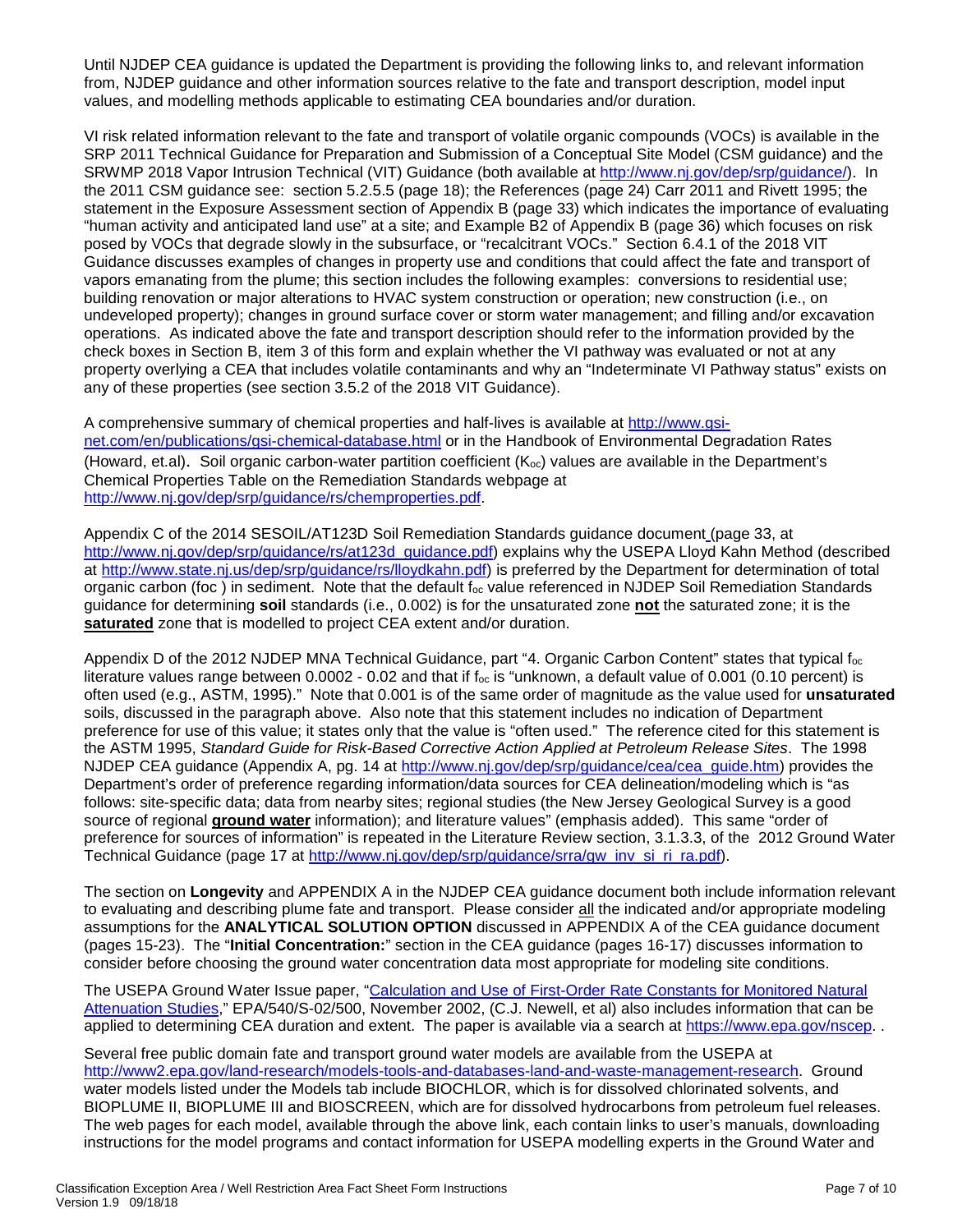Ecosystems Restoration Division (GWERD) of the National Risk Management Research Laboratory housed at the Kerr Center in Ada, OK.

5. **Exhibits A through C:** Attach and/or submit all Exhibits as indicated below and/or in the Instructions for the NJDEP Remedial Phase Online Service.

**Exhibit A: Site Location Map -** Consistent with N.J.A.C. 7:26E-1.6(b)8, submit a copy of the portion of a USGS 7.5 minute quadrangle map that includes the proposed CEA. Please submit paper and PDF copies with the form and on a single CD if not using the online service.

**Exhibit B: CEA Map (excluding GIS compatible format) and Cross Section -** Required by N.J.A.C. 7:26C-7.3(c)1 and (c)2. Paper and PDF copies of the map(s) and cross-section figure must be submitted with the form and on a single CD unless using the online service. (See Exhibit C instructions below for GIS compatible format map (GIS deliverable).)

**CEA Map** – The CEA map should include all the items listed:

- Known and predicted extent of the most mobile and persistent ground water contaminant(s)
- Prevailing ground water flow direction
- Proposed CEA boundary
- Locations and IDs of wells/sampling points required to comply with N.J.A.C. 7:26E-1.6 and 4.3 or 5.2(a)
- Identification of wells/sampling points that are the most representative of:
- o the farthest down gradient extent of the contamination
	- o the greatest width of the contamination
	- o the highest levels of ground water contamination
- Location of all area(s) of concern that caused the ground water contamination (i.e., source-areas). This includes the extent of free and residual product delineated per N.J.A.C. 7:26E-4.3(a)3.
- Location(s) and ID of down gradient well(s) closest to that/those area(s) of concern indicated above
- Location of any structures or buildings.

**Cross-Section** – The cross-section figure should be along the prevailing ground water flow direction and define the approximate ground water contaminant plume centerline. Include a vertical and horizontal scale (e.g., inches per foot); the vertical axis should be elevation in relation to mean sea level. The figure should include identification of:

- Location/ID of all wells and borings used to draw the cross-section (include ground surface and/or top of well casing elevations)
- Generalized location of the water table
- Generalized hydrostratigraphy (if the proposed new CEA or revision is in multiple formations, identify formation boundaries and names)
- Known and predicted extent of the contaminant plume
- Proposed CEA boundaries (including upper and lower)

**Exhibit C: GIS Deliverable/CEA Boundary Extent Map -** Submit the CEA Boundary Extent Map via email as a GIS deliverable pursuant to N.J.A.C. 7:26C-7.3(c)1, in accordance with the requirements below and GIS guidance found at <http://www.nj.gov/dep/srp/gis>.

Indicate whether a "Shape File" or a "CAD File" will be/was sent or check N/A if the answer to the question below this item is no. Submittal of the GIS deliverable via email is required for a new CEA, revisions to an existing CEA where the boundary has changed, and to reestablish any existing CEA established prior to January 1, 2013, that is not already posted on NJ-GeoWeb.

For the last item, check "Yes" on the form if the file to be sent differs from the version on NJ-GeoWeb at [http://www.nj.gov/dep/gis/geowebsplash.htm.](http://www.nj.gov/dep/gis/geowebsplash.htm) For an existing CEA with no boundary changes, please confirm whether the CEA boundary has been mapped in NJ-GeoWeb and then whether the CEA boundary is correctly depicted in NJ-GeoWeb. If both these conditions are met (i.e., the CEA has been mapped and correctly depicted in NJ-GeoWeb), a GIS deliverable does not need to be submitted; in that situation answer No on the form. Check N/A for a new CEA or any CEA that needs to be reestablished because it was not already mapped in NJ-GeoWeb.

## **GIS Deliverable submittal requirements:**

• ESRI ArcMap users are advised that "mdb" (geodatabase) files are no longer accepted via email for security reasons. Attach GIS polygon shape files instead. Shape files need to include the following file extensions: .shp; .shx; .dbf; and .prj.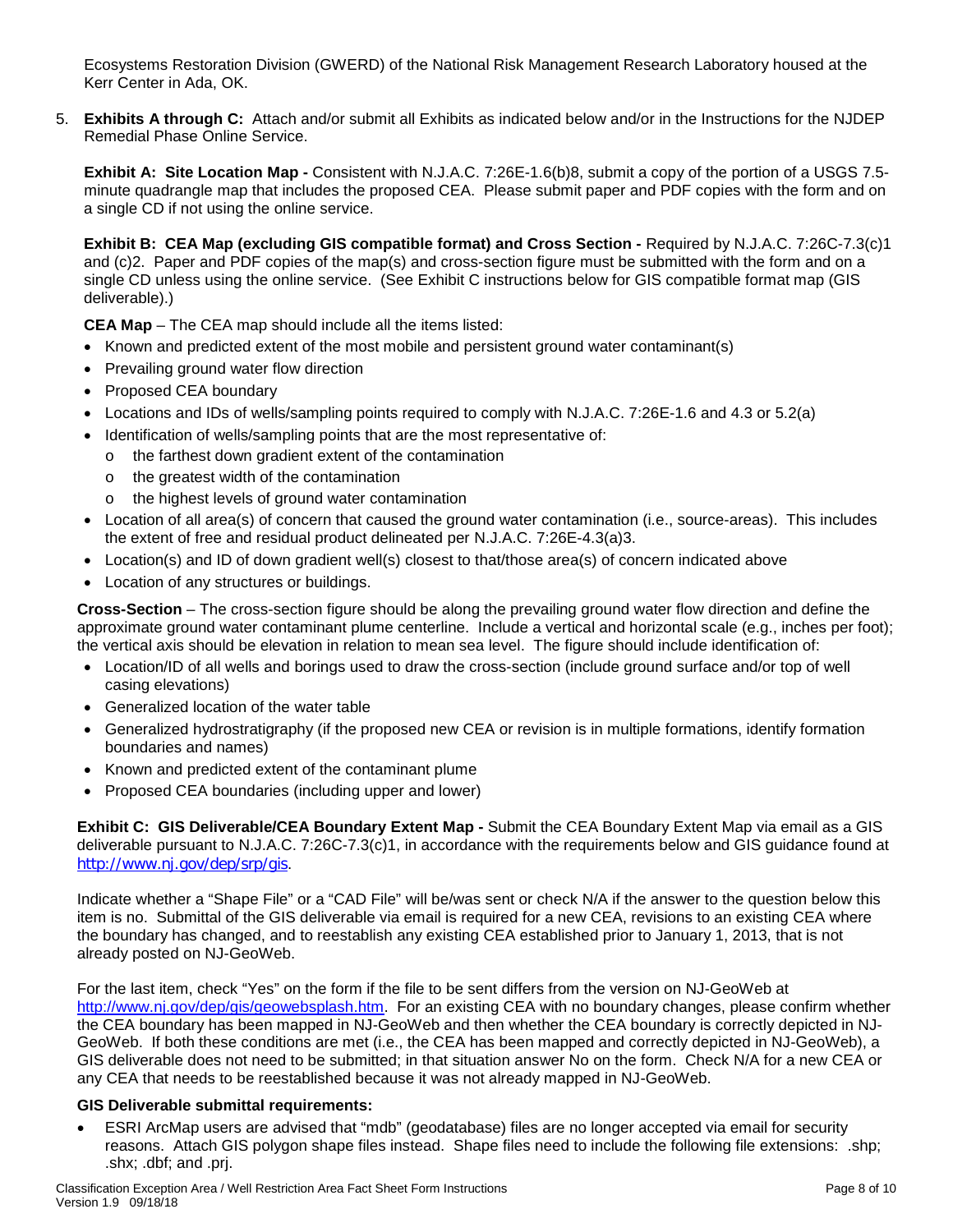- Computer-aided Design (CAD) software users must submit DWG files defined in "model space" NAD 83 State Plane Coordinate feet. The CEA boundary should be mapped as a DWG **Polygon** and the record(s) that depict the extent of the CEA boundary must be named "CEA Boundary" in the Layer field. Do not name annotation, graphics or any other map element in this way.
- Send GIS deliverables **by email only** to [srpgis\\_cea@dep.nj.gov](mailto:srpgis_cea@dep.nj.gov) (do not include CAD or shape files on the CD submitted with the form).
- Please refer to [http://www.nj.gov/dep/srp/gis/minimum\\_accuracy\\_requirements\\_for\\_srp\\_gis.pdf](http://www.nj.gov/dep/srp/gis/minimum_accuracy_requirements_for_srp_gis.pdf) for the Minimum Accuracy Requirements for SRP GIS Submissions.
- In the body of the email that includes the GIS deliverable, include the CEA information as described in the Administrative Requirements for GIS Deliverables found at [http://www.state.nj.us/dep/srp/gis/adminstrative\\_requirements\\_for\\_gis\\_deliverables.pdf](http://www.state.nj.us/dep/srp/gis/adminstrative_requirements_for_gis_deliverables.pdf).
- GIS questions/comments should be directed to [srpgis@dep.nj.gov.](mailto:srpgis@dep.nj.gov)

# **SECTION C. Current Ground Water Use Documentation**

**Well Search Results –** Required by N.J.A.C. 7:26E-1.14 and 4.9(a)2 or 5.7(b)2. A well search should have been conducted pursuant to N.J.A.C. 7:26E-1.14(a) and the results submitted in the RIR or RAR and as a GIS deliverable (see Receptor Evaluation Form Instructions at<http://www.nj.gov/dep/srp/srra/forms/> and Well Search E-Tools at <http://www.nj.gov/dep/srp/gis>). The well search also applies to historic fill or historically applied pesticides ground water contamination.

- 1. Indicate the year of the most recent well search completed per N.J.A.C. 7:26E-1.14.
- 2. If the CEA Form is for a revised CEA or an existing CEA with no changes, please indicate whether new wells have been installed since the CEA was established. If this form is **not** for a revised CEA or an existing CEA, check "NA" for this question. **Note:** Pursuant to N.J.A.C. 7:26E-1.14(a)3, the well search must be updated every two years and any new wells must be identified.
- 3. Indicate whether or not there are any pumping wells within the foot print of the CEA such as potable, industrial, irrigation or recovery wells. If there are such pumping wells, list or attach a list of the type(s) and the status of each well (i.e., active, inactive, or properly decommissioned). The CEA contaminant fate and transport description should address if and how any such pumping wells could affect or could be affected by the CEA contaminants. If potable wells are present, the well restrictions listed below are applicable.

Online reports and well search information are available at [http://www.nj.gov/dep/watersupply/pw\\_permit.html.](http://www.nj.gov/dep/watersupply/pw_permit.html) Questions regarding these reports/well searches should go to the Well Permitting Section of the Bureau of Water Allocation and Well Permitting at (609) 984-6831. Questions regarding Receptor Evaluation requirements of the Technical Rules should be directed to the current SRP Contact person for that topic at: [http://www.nj.gov/dep/srp/srra/srra\\_contacts.htm.](http://www.nj.gov/dep/srp/srra/srra_contacts.htm)

# **SECTION D. Well Restriction Information**

Required by N.J.A.C. 7:26C-7.9(a)4 and the GWQS at N.J.A.C. 7:9C-1.6(d). For Class I and II-A ground water and pursuant to the GWQS at N.J.A.C. 7:9C-1.6(d), where ground water quality data indicate contaminants exceed or will exceed the values referenced in the State Primary Drinking Water Regulations, N.J.A.C. 7:10- 5, the NJDEP shall restrict, or require the restriction of, potable ground water uses within any CEA. Therefore, where these standards are exceeded any CEA within a Class I or II-A area is also a Well Restriction Area with regard to potable ground water use, the extent of which generally coincides with the boundaries of the CEA (there are occasional differences in Class I areas). Certain well restrictions, such as "Double Case Wells", "Sample Potable Wells", and "Evaluate Production Wells", are consistently set within the boundaries of all WRAs established by the NJDEP in Class I and II-A areas. Well restrictions may be applied in Class III areas where: ground water contaminants in any Class III classification area are expected to migrate into a Class I or II-A area; potable wells are drilled through CEAs in any Class III area; or an existing ground water use in a Class III-A area includes potable use. These well restrictions are defined below:

- **Double Case Wells:** With the exception of monitoring wells installed into the first water bearing zone, any proposed well to be installed within the CEA/WRA boundary shall be double cased to an appropriate depth in order to prevent vertical contaminant migration pathways. This depth is either into a confining layer or 50 feet below the vertical extent of the CEA.
- **Sample Potable Wells:** Any potable well to be installed within the footprint of the CEA/WRA shall be sampled annually for the parameters of concern. The first sample shall be collected prior to using the well. If contamination is detected, contact your local health department. If the contamination is above the Safe Drinking Water Standards, then the NJDEP Hotline should be called. Treatment is required for any well that has contamination above the Safe Drinking Water Standards.
- **Evaluate Production Wells:** Any proposed high capacity production wells in the immediate vicinity of the CEA should be pre-evaluated to determine if pumping from these wells would draw a portion of the contaminant plume